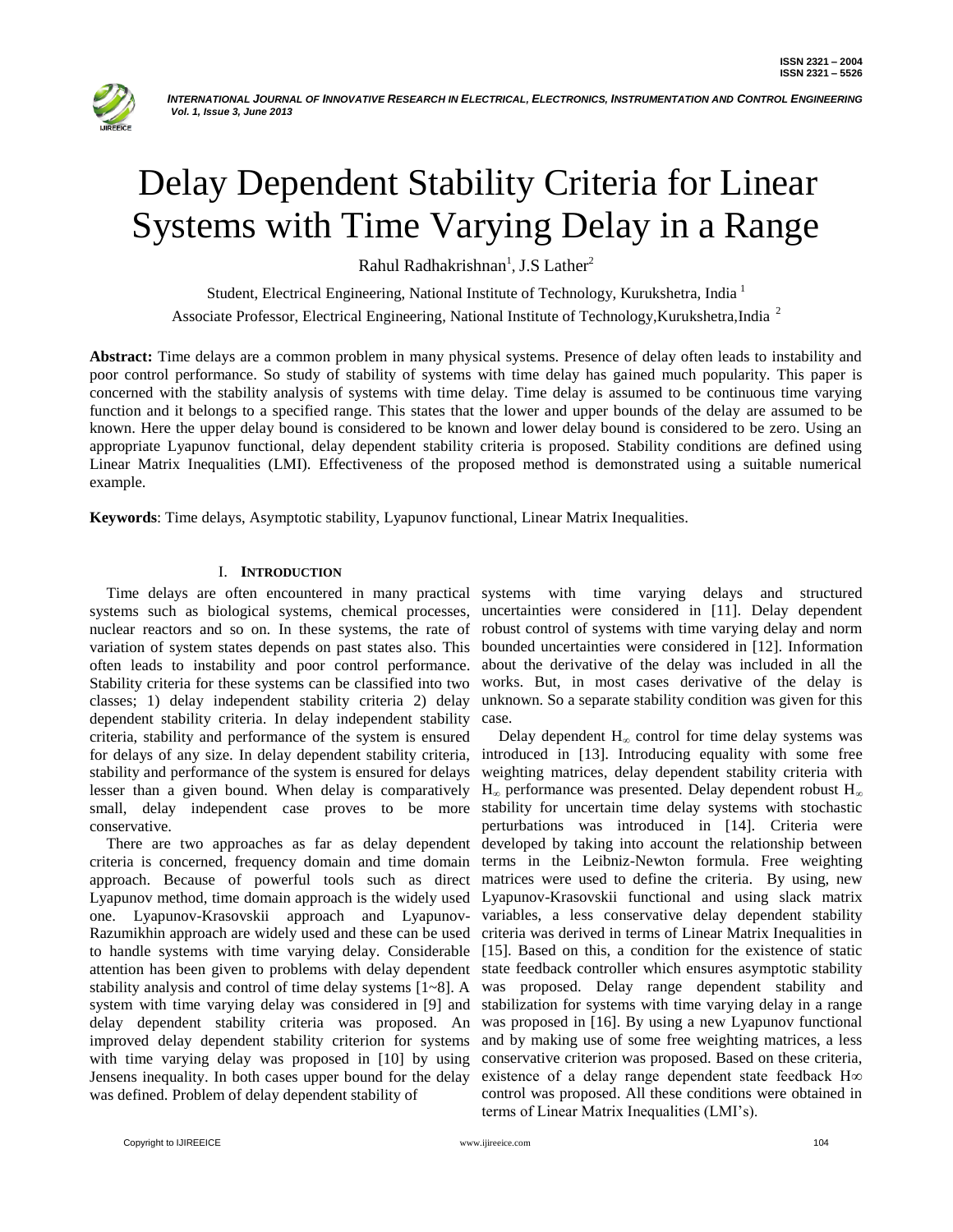INTERNATIONAL JOURNAL OF INNOVATIVE RESEARCH IN ELECTRICAL, ELECTRONICS, INSTRUMENTATION AND CONTROL ENGINEERING  *Vol. 1, Issue 3, June 2013*

The composition of the paper is as follows. Section 2 describes the problem statement, in which the representation of the system and conditions of delay are defined. Section 3 gives the main results in which the asymptotic stability of time delay system is specified using a particular Lyapunov functional. The simulation results are discussed in Section 4.

## II. **PROBLEM FORMULATION**

A Consider a class of linear systems with time varying delay in a range:

$$
\begin{aligned}\n\dot{x}(t) &= Ax(t) + A_1 x(t - d(t)) \\
x(t) &= \phi(t) \\
t \in [-\tau, 0]\n\end{aligned} \tag{1}
$$

where  $x(t) \in R^n$  is the state vector;  $u(t) \in R^p$  is the input vector; A and  $A_1$  are known parameter matrices with appropriate dimensions and  $d(t)$  is a time varying continuous function satisfying

$$
0 \le d(t) \le \tau
$$
  

$$
d(t) \le \mu \le 1
$$
 (2)

where  $\tau \& \mu$  are constants.

 $\phi(t)$  is a continuous vector valued initial function defined in

t  $\boldsymbol{\epsilon}$  [-  $\tau$  ,0].

The main aim of this paper is to analyse the asymptotic stability of a given system with time varying delay using a less conservative stability criteria derived in terms of Linear Matrix Inequalities.

#### III. **MAIN RESULTS**

A. *Stability Analysis*

Theorem 1: Given scalars  $\tau > 0 \& \mu$ , the linear system (1) with time varying delay satisfying (2) is asymptotically stable if there exist matrices  $P = P^T > 0, Q = Q^T > 0, Z = Z^T > 0$  such that the following LMI holds:

$$
\begin{vmatrix}\n\pi & * \\
A_1^T P + \tau A_1^T Z A & -(1 - \mu)Q + \tau A_1^T Z A_1 \\
\tau^{-1} Z & 0 & -\tau^{-1}\n\end{vmatrix}
$$

 $< 0$ 

Copyright to IJIREEICE **105 and 105** [www.ijireeice.com](http://www.ijireeice.com/) **105** www.ijireeice.com 105

Proof:

Considering a modified Lyapunov functional, 1 2 3 *V t V t V t V t* ( ) ( ) ( ) ( )

$$
V(t) = V_1(t) + V_2(t) + V_3(t)
$$
  
where 
$$
V_1(t) = x^T P x
$$

$$
V_2(t) = \int_{t-d(t)}^{t} x^T(s) Q x(s) ds
$$

$$
V_3(t) = \int_{-\tau}^{0} \int_{t+\theta}^{t} x^T(s) Z \dot{x}(s) ds d\theta
$$

Now considering the derivative of  $V(t)$ 

Now considering the derivative of 
$$
V(t)
$$
  
\n $\vec{V} \leq \vec{x} \quad Px + x^T \vec{P} \cdot \vec{x} + x^T Q x - (1 - \mu) x^T (t - d) Q x (t - d)$   
\n $+ \int_{-t}^{0} \vec{x} \quad (t) Z \, \vec{x}(t) d\theta - \int_{-t}^{0} \vec{x} \quad (t + \theta) Z \, \vec{x}(t + \theta) d\theta$ 

Applying Jensens inequality, which can be described as:

$$
\int_{t-\tau}^{t} \int_{-\tau}^{\tau} x^{T}(\theta) Z x(\theta) d\theta \le
$$
  

$$
-\tau^{-1} [x(t) - x(t-\tau)]^{T} Z[x(t) - x(t-\tau)]
$$

Applying it to above equation and expanding it along the solutions of (1), we get:

lutions of (1), we get:  
\n
$$
\leq [x^T A^T + x^T (t - d) A_1^T] P x + x^T P [A x + A_1 x(t - d)]
$$
\n
$$
+ x^T Q x - (1 - \mu) x^T (t - d) Q x(t - d)
$$
\n
$$
+ \tau [x^T A^T + x^T (t - d) A_1^T] Z [A x + A_1 x(t - d)]
$$
\n
$$
- \tau^{-1} x^T (t) Z x(t) + \tau^{-1} x^T (t) Z x(t - \tau)
$$
\n
$$
+ \tau^{-1} x^T (t - \tau) Z x(t) - \tau^{-1} x^T (t - \tau) Z x(t - \tau)
$$

Rearranging the terms, we get:

$$
\begin{aligned}\n\dot{\mathbf{v}} &\leq x^T [A^T P + PA + Q + \tau A^T Z A - \tau^{-1} Z] x \\
&+ x^T (t - d) [A_1^T P + \tau A_1^T Z A] x \\
&+ x^T (t - \tau) [\tau^{-1} Z] x \\
&+ x^T (t - d) [-(1 - \mu) Q + \tau A_1^T Z A_1] x (t - d)\n\end{aligned}
$$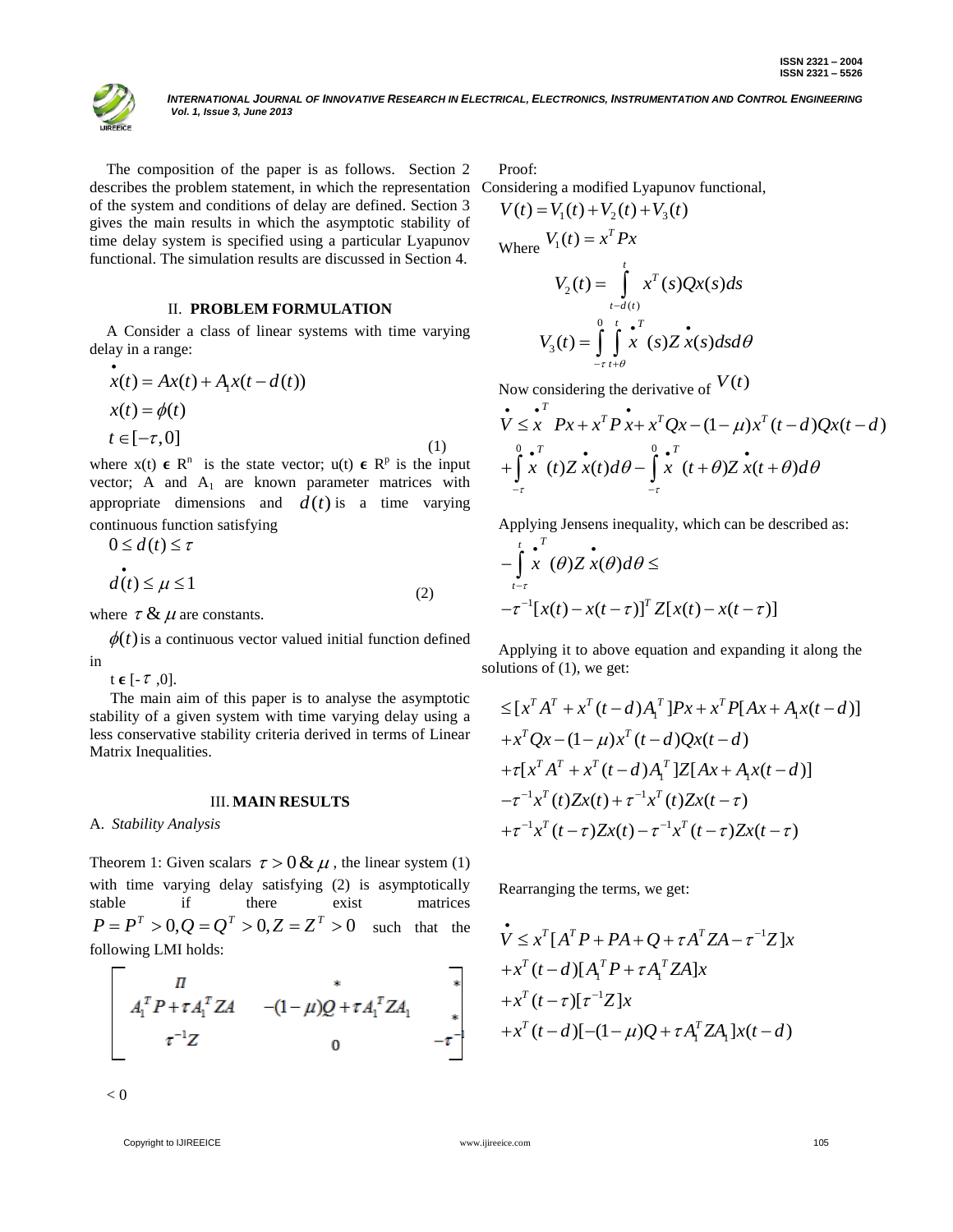

**INTERNATIONAL JOURNAL OF INNOVATIVE RESEARCH IN ELECTRICAL, ELECTRONICS, INSTRUMENTATION AND CONTROL ENGINEERING**  *Vol. 1, Issue 3, June 2013*

$$
+x^{T}(t)[\tau^{-1}Z]x(t-\tau)
$$
  
\n
$$
+x^{T}(t-\tau)[-\tau^{-1}Z]x(t-\tau)
$$
  
\n
$$
+x^{T}[PA_{1}+\tau A^{T}ZA_{1}]x(t-d)
$$
  
\n
$$
=\zeta^{T}(t)\phi\zeta(t)
$$
  
\nWhere

$$
\zeta(t) = [x^T(t) \ x^T(t-d) \ x^T(t-\tau)]
$$

 $\phi_{\perp}$ 

$$
\begin{bmatrix}\n\pi & * & * & * \\
A_1^T P + \tau A_1^T Z A & -(1 - \mu) Q + \tau A_1^T Z A_1 & * \\
\tau^{-1} Z & 0 & -\tau^{-1} Z\n\end{bmatrix}
$$
\n
$$
\Pi = A^T P + P A + Q + \tau A^T Z A - \tau^{-1} Z
$$

$$
\Pi = A^T P + P A + Q + \tau A^T Z A - \tau^{-1} Z
$$

With this, it concluded that system (1) is asymptotically stable and hence this ends the proof.  $\Box$ 

1.

Corollary 1: Given scalar  $\tau > 0$ , the linear system (1) subject to (2) is asymptotically stable if there exists matrices  $P = P^T > 0, Q = Q^T > 0, Z = Z^T > 0$  such that the following LMI holds:

< 0

Proof:

By putting  $\mu = 0$  in the above given proof, above stability condition can be obtained.

∏ is the same as defined in Theorem: 1.

### IV. **NUMERICAL EXAMPLE**

To show the effectiveness of the proposed method, consider system (1) with

$$
A = \begin{bmatrix} 0 \\ -1 \end{bmatrix}, A_1 = \begin{bmatrix} 0 \\ -1 \end{bmatrix}
$$

All simulations were carried out using YALMIP toll box. Table I shows the admissible values of upper delay bound for various values of  $\mu$ . For unknown  $\mu$  values, admissible delay bound is given in table II.

| <b>TARIEI</b> |          |     |           |  |
|---------------|----------|-----|-----------|--|
| ~             | ╭<br>v.J | ∪.∪ | 0.66      |  |
|               | ╭        |     | ت ساعد سه |  |

| <b>TABLE II</b> |       |  |  |
|-----------------|-------|--|--|
| u               |       |  |  |
|                 | 1 199 |  |  |

The delay range bound provided by the stability criterion of Theorem 1 is given in Table 1. For various values of the derivative of time delay, the maximum admissible delay bound is obtained. Table 2 shows the maximum admissible delay bound for unknown or constant time delay. This is defined in Corollary 1, which turns out to be a special case of Theorem 1.

#### V. **CONCLUSION**

When the information about the time derivative of delay In this paper, delay dependent stability criteria for a class of is not known, following result can be derived from Theorem linear systems with time varying delay has been considered. A new Lyapunov functional was proposed to construct the stability criteria. With the use of Leibniz-Newton formula and Jensens inequality, a simplified delay dependent stability criteria is proposed. Even though the proposed criteria has less matrix variables, the results obtained are less conservative.

#### **REFERENCES**

[1] G Zhao, C Song, "An Improved Design Method of H∞ Controller for Linear System with Time Delay", *Proceedings of the 2007 IEEE International Conference on Mechatronics and Automation*, August 5 - 8, 2007, Harbin, China, 2980-2984.

[2] E. K. Boukas, Z. K. Liu, "Delay-Dependent Robust Stability and H∞ Control of Jump Linear Systems with Time-Delay", *Proceedings of the 39th IEEE Conference on Decision and Control*, Sydney, Australia, December, 2000, 1521-1526.

[3] W Ridwan, R T. Bambang, "H∞ Controller Synthesis for Networked Control Systems with Time Delay System Approach", *International Conference on Electrical Engineering and Informatics*, Bandung, Indonesia, 17-19 July 2011.

[4] J Li, W Tan, Y Mo, "H∞ Performance for a Class of Uncertain Linear Time-delay Systems Based on LMI", *International Conference on Education Technology and Computer*, Volume 5, 2010, 344-348.

[5] Y Li, Y Wang, Z Feng, Z Zhang, "Improved Robust H∞ Control for Uncertain Systems with State and Input Delays", *IEEE*, 2010, 91-96.

[6] J Xiaofu, G Jinfeng, "Delay-dependent Robust H∞ Control for Uncertain Discrete Singular Linear Time-delay Systems", *Proceedings of the 30th Chinese Control Conference*, Yantai, China, July 22-24, 2011, 2239-2245.